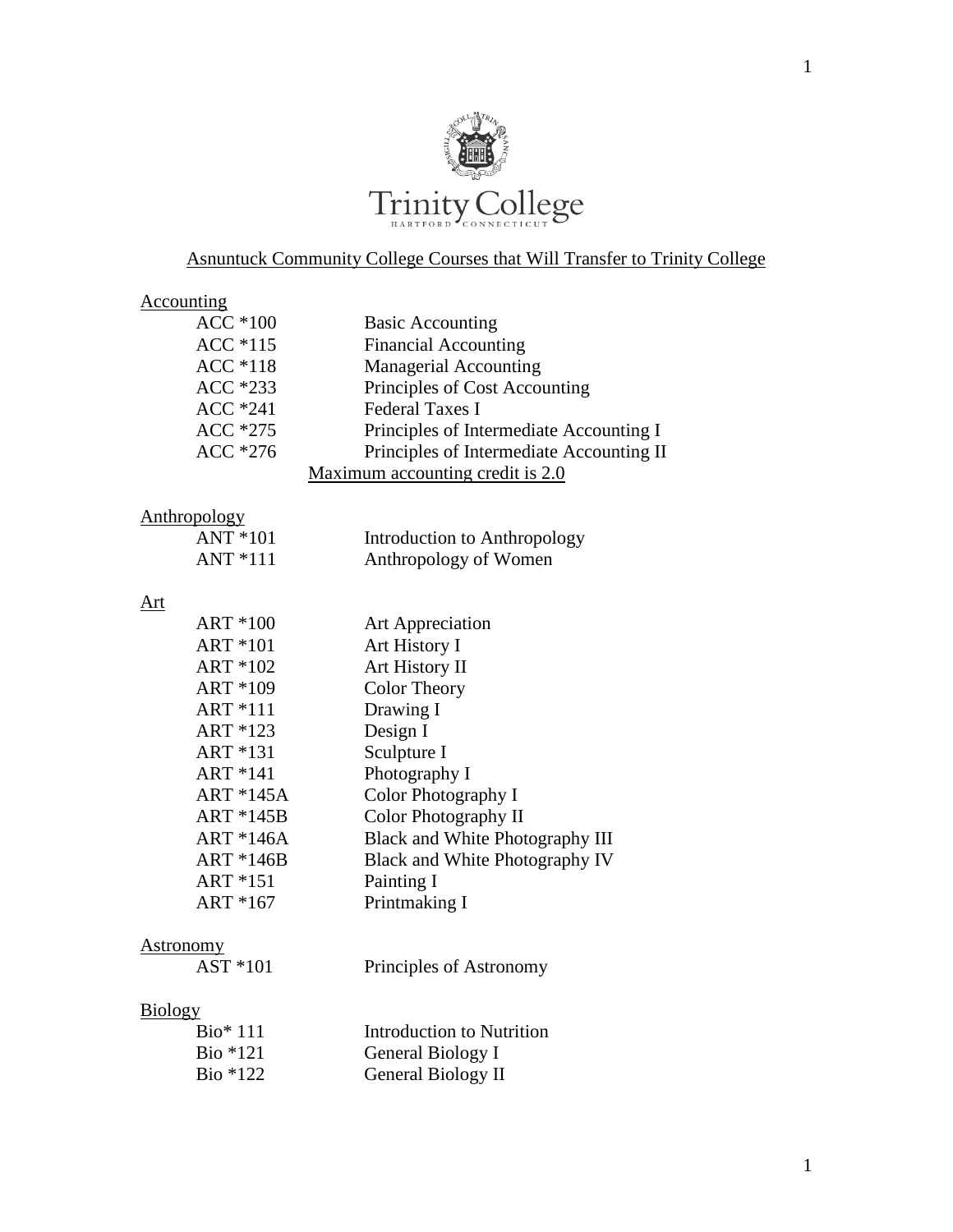

| Principles of Ecology     |
|---------------------------|
| Anatomy and Physiology I  |
| Anatomy and Physiology II |
| Principles of Genetics    |
|                           |

#### **Business**

No courses Business Office Technology No courses

### **Chemistry**

| <b>CHE</b> *111 | Concepts of Chemistry       |
|-----------------|-----------------------------|
| CHE *121        | General Chemistry I         |
| CHE *122        | <b>General Chemistry II</b> |

#### **Chinese**

| CHI *101 | Elementary Chinese I         |
|----------|------------------------------|
| CHI *102 | <b>Elementary Chinese II</b> |

#### **Communication**

| $COM * 101$ | <b>Introduction to Mass Communications</b> |
|-------------|--------------------------------------------|
| $COM * 121$ | Journalism I                               |
| $COM * 152$ | Documentary Photography                    |
| $COM*166$   | Video Filmmaking                           |
| $COM * 204$ | <b>American Popular Culture</b>            |
| $COM * 241$ | <b>Television Production</b>               |

#### Computer and Information Systems

| $\text{CSC}$ $*205$ | Visual Basic I                                | .50 |
|---------------------|-----------------------------------------------|-----|
| $\text{CSC}$ $*206$ | Visual Basic II                               | .50 |
| $\text{CSC}$ *213   | Object Oriented Programming Using $C++$       | .50 |
| $\text{CSC}$ $*218$ | C# Programming                                | .50 |
| $\text{CSC}$ $*220$ | <b>Object Oriented Programming Using Java</b> | .50 |
| CSC *221            | <b>Advanced Java Programming</b>              | .50 |
|                     | Maximum programming credit is 1.0             |     |

Computers-Technology

No courses

Criminal Justice

No courses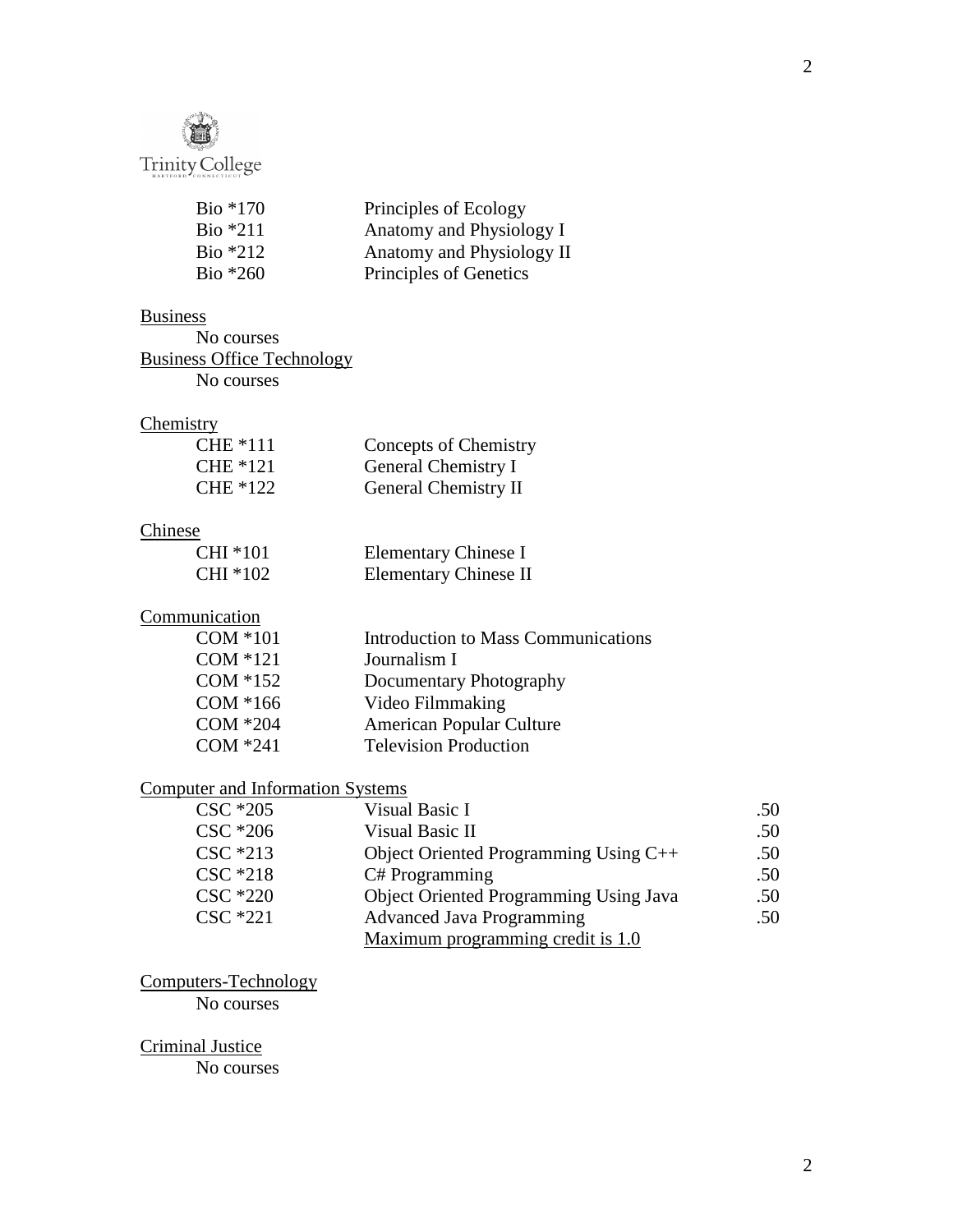

### **Dancing**

| $L$ and $L_{L}$  |                                             |
|------------------|---------------------------------------------|
| DAN *121         | Dance I                                     |
| DAN *122         | Dance II                                    |
|                  |                                             |
| <b>Economics</b> |                                             |
| $ECN * 101$      | Principles of Macroeconomics                |
| <b>ECN *102</b>  | Principles of Microeconomics                |
| <b>English</b>   |                                             |
| $ENG * 101$      | Composition                                 |
| ENG *102         | Literature & Composition                    |
| ENG *103         | Composition II                              |
| ENG *114         | Children's Literature                       |
| <b>ENG</b> *210  | Fiction                                     |
| ENG *213         | Poetry                                      |
| ENG *214         | Drama                                       |
| <b>ENG *220</b>  | <b>Studies in American Literature</b>       |
| $ENG * 233$      | Shakespeare                                 |
| ENG *237         | <b>Russian Literature</b>                   |
| ENG *255         | <b>Black Literature Worldwide</b>           |
| ENG *260         | Studies in Women's Literature               |
| ENG *262         | Women in Literature                         |
| $ENG * 263$      | Women in Poetry                             |
| ENG *264         | Poetry and Women's Lives                    |
| ENG *281         | <b>Creative Writing</b>                     |
| ENG *282         | <b>Creative Writing-Poetry</b>              |
| ENG *283         | <b>Creative Writing-Fiction</b>             |
| ENG *285         | <b>Memoir Writing</b>                       |
| ENG *289         | Poetry and Politics: Writing to Make Change |
|                  | Maximum composition credit is 2 classes     |

English as a Second Language

No courses

| <b>Environmental Science</b> |  |
|------------------------------|--|
| EVS *292                     |  |

Current Topics in Environmental Science

# Fire Technology and Administration

No courses

French<br>FRE \*101

Elementary French I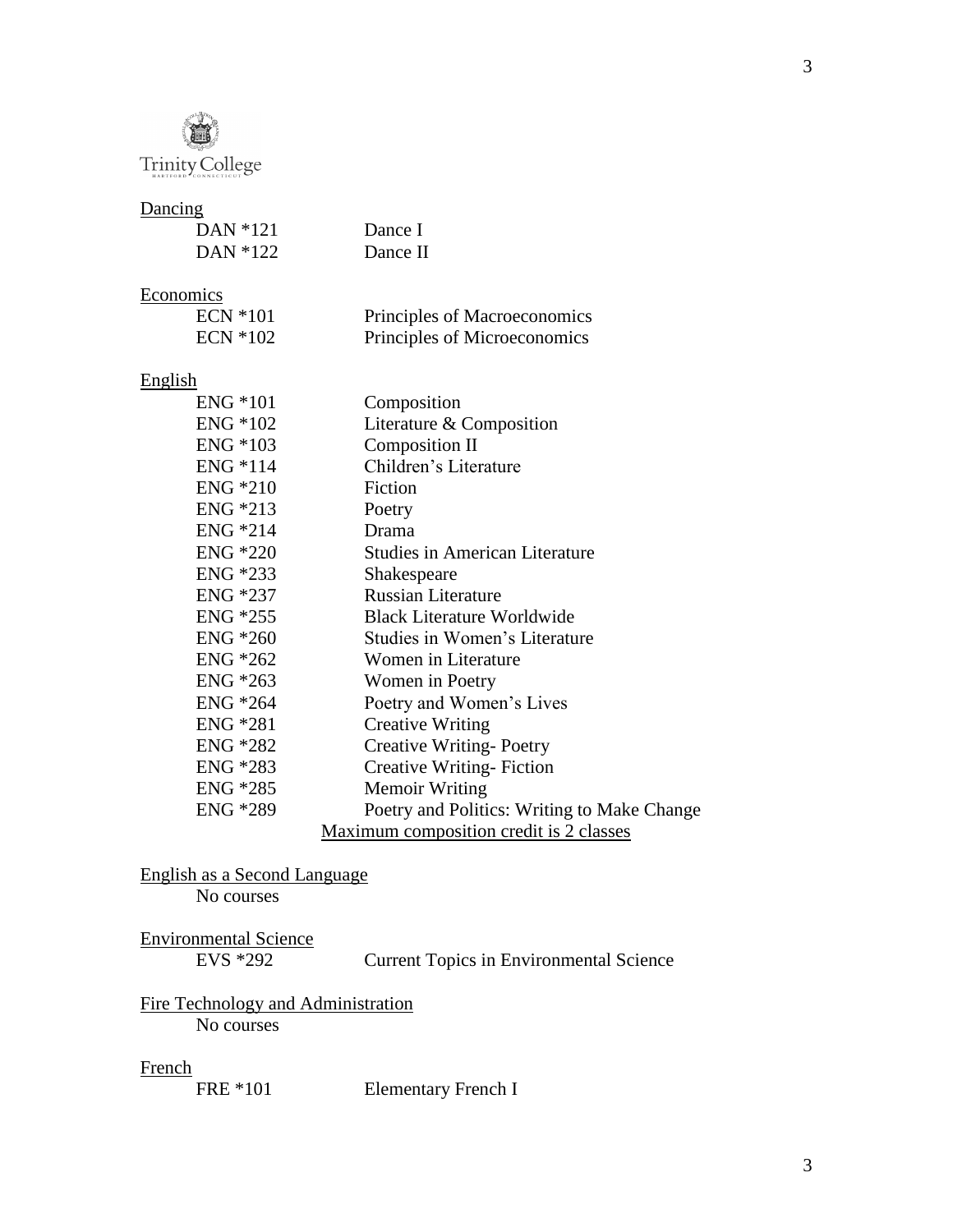

| FRE *102                 | <b>Elementary French II</b>                   |
|--------------------------|-----------------------------------------------|
| Geography                |                                               |
| GEO *101                 | Introduction to Geography                     |
| Health                   |                                               |
| No courses               |                                               |
| <b>History</b>           |                                               |
| HIS *101                 | <b>Western Civilization I</b>                 |
| HIS *102                 | <b>Western Civilization II</b>                |
| $HIS *201$               | U.S. History I                                |
| HIS *202                 | U.S. History II                               |
| HIS *213                 | The U.S. Since World War II                   |
| HIS *215                 | History of Women in the U.S.                  |
| HIS *222                 | <b>Introduction to American Labor History</b> |
| HIS *224                 | The American Indian                           |
| <b>Human Development</b> |                                               |
| No courses               |                                               |
| <b>Human Services</b>    |                                               |
| <b>HSE *101</b>          | <b>Introduction to Human Services</b>         |
| Humanities               |                                               |
| HUM *142                 | New Testament Literature & Times              |
| HUM *160                 | An Encounter with the Holocaust               |
| HUM *171                 | The Black Experience                          |
| Manufacturing            |                                               |
| No courses               |                                               |
| <b>Mathematics</b>       |                                               |
| MAT *167                 | Principles of Statistics                      |
| MAT *254                 | Calculus I                                    |
| MAT *256                 | Calculus II                                   |

MAT \*268 Calculus III: Multivariable<br>MAT \*272 Linear Algebra

MAT \*272 Linear Algebra<br>MAT \*285 Differential Equ Differential Equations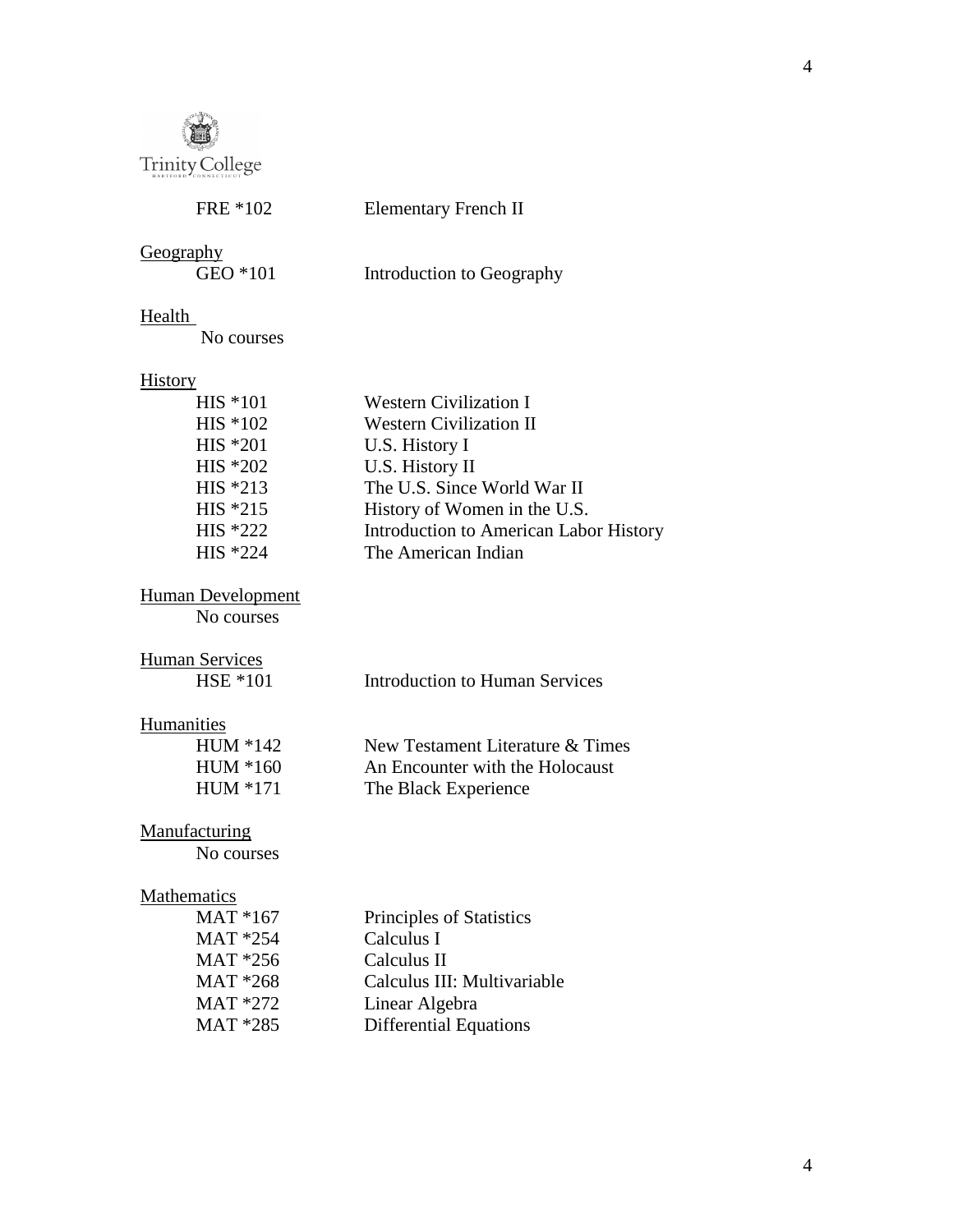

#### Music

| MUS *101 | Music History and Appreciation I |     |
|----------|----------------------------------|-----|
| MUS *103 | <b>History of American Music</b> |     |
| MUS *141 | Guitar I                         | .50 |
| MUS *142 | Guitar II                        | .50 |
| MUS *171 | Chorus I                         | .50 |

#### **Oceanography**

| )CE *101 |  |
|----------|--|
|----------|--|

Introduction to Oceanography

#### Philosophy

| $PHL * 101$     | Introdu |
|-----------------|---------|
| <b>PHL</b> *111 | Ethics  |
| PHL *131        | Logic   |
| PHL *151        | World   |

PHL \*101 Introduction to Philosophy PHL \*151 World Religions

# Physical Education

HPE \*261 Yoga <br>
HPE \*262 Yoga Level I .25 Yoga Level I

#### **Physics**

| PHY *110 | <b>Introductory Physics</b> |
|----------|-----------------------------|
| PHY *121 | <b>General Physics I</b>    |
| PHY *122 | <b>General Physics II</b>   |
| PHY *221 | Calculus-Based Physics I    |
| PHY *222 | Calculus-Based Physics II   |

#### Political Science

| POL $*103$ | Introduction to International Relations    |
|------------|--------------------------------------------|
| POL *111   | <b>American Government</b>                 |
| POL *112   | <b>State and Local Government</b>          |
| POL *208   | <b>American Public Policy</b>              |
| POL *212   | <b>Constitutional Law and Civil Rights</b> |
| POL *295   | Political Science Internship               |

#### Psychology

| PSY *109 | Psychology of the Family |
|----------|--------------------------|
| PSY *111 | General Psychology I     |
| PSY *112 | General Psychology II    |
| PSY *140 | Psychology of Addiction  |
| PSY *201 | Life Span Development    |
| PSY *203 | Child Development        |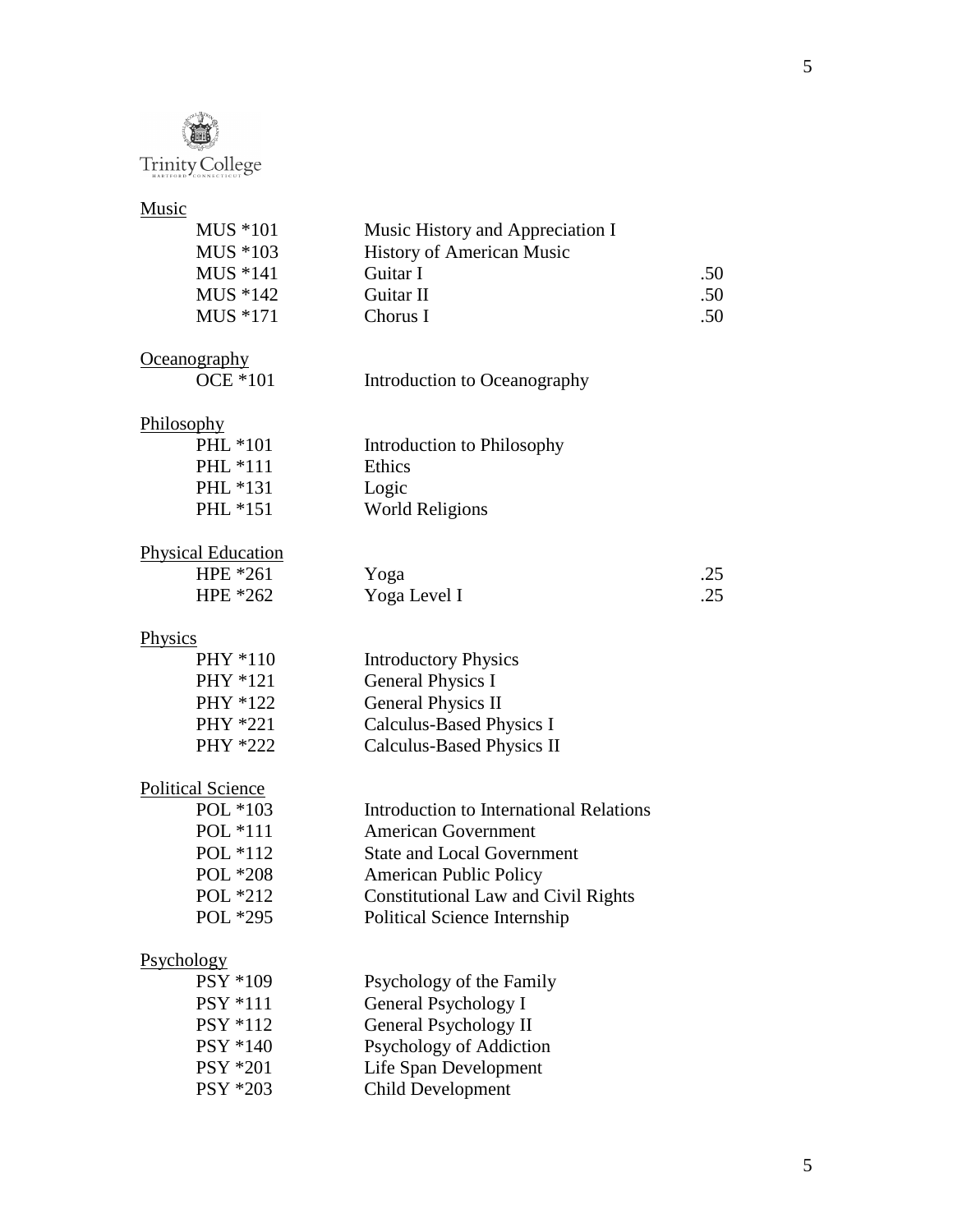

| <b>PSY *204</b> | Child and Adolescent Development         |
|-----------------|------------------------------------------|
| PSY *207        | <b>Adolescent Psychology</b>             |
| <b>PSY *210</b> | Death and Dying                          |
| <b>PSY *211</b> | Psychology of Women                      |
| <b>PSY *212</b> | <b>Health Psychology</b>                 |
| <b>PSY *215</b> | Psychology of Dreaming                   |
| <b>PSY *220</b> | <b>Educational Psychology</b>            |
| <b>PSY *240</b> | Social Psychology                        |
| PSY *243        | Theories of Personality                  |
| PSY *245        | Abnormal Psychology                      |
| <b>PSY *250</b> | Psychological Aspects of Human Sexuality |
| PSY *256        | Psychology of Men and Women              |
| <b>PSY *270</b> | Psychology of Trauma                     |
|                 |                                          |

# Sociology

| SOC *101 | Principles of Sociology                |
|----------|----------------------------------------|
| SOC *114 | Sociology of Aging                     |
| SOC *117 | Minorities in the U.S.                 |
| SOC *190 | Self and Others: Dynamics of Diversity |
| SOC *201 | <b>Contemporary Social Issues</b>      |
| SOC *210 | Sociology of the Family                |
| SOC *211 | Sociology of Gender                    |
| SOC *240 | Criminology                            |
| SOC *241 | Juvenile Delinquency                   |
| SOC *255 | <b>Medical Sociology</b>               |
| SOC *260 | Sociology of Education                 |

# Spanish<br>SH<br>SH<br>SH<br>SH

| SPA *101 | Elementary Spanish I    |
|----------|-------------------------|
| SPA *102 | Elementary Spanish II   |
| SPA *201 | Intermediate Spanish I  |
| SPA *202 | Intermediate Spanish II |

# **Theatre**

| THR *101 | Introduction to Theater     |
|----------|-----------------------------|
| THR *107 | <b>History of Film</b>      |
| THR *110 | Acting I                    |
| THR *120 | Stagecraft                  |
| THR *122 | Production for the Stage I  |
| THR *210 | Acting II                   |
| THR *211 | <b>Advanced Acting</b>      |
| THR *224 | Production for the Stage II |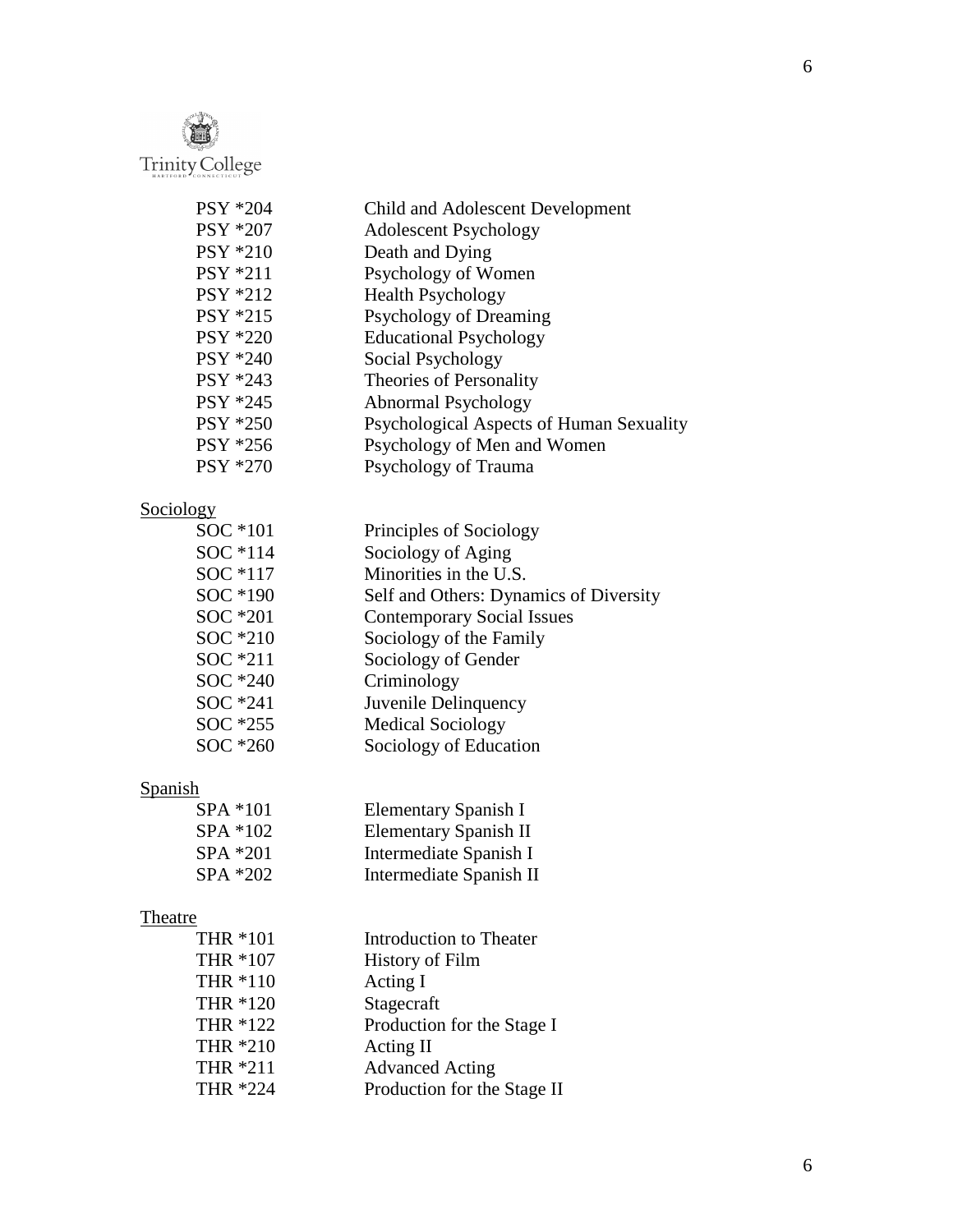

THR \*227 Musical Theatre for the Stage

#### **Asnuntuck Community College Courses that may, after review of syllabi by Trinity College's Registrar, transfer.**

| $  -$<br>ART *215                       | Illustration                                          |
|-----------------------------------------|-------------------------------------------------------|
| <b>Computer and Information Systems</b> |                                                       |
| CSC *106                                | <b>Structured Programming</b>                         |
| $\text{CSC}$ $*250$                     | <b>Systems Analysis and Design</b>                    |
| Digital Arts                            |                                                       |
| $DGA * 110$                             | <b>Computer Graphics</b>                              |
| $DGA * 111$                             | <b>Introduction to Computer Graphics</b>              |
| Early Childhood Education               |                                                       |
| <b>ECE *101</b>                         | Introduction to Early Childhood Education             |
| $ECE * 103$                             | Creative Experiences/Children                         |
| <b>ECE *109</b>                         | Science & Math for Children                           |
| $ECE * 141$                             | Infant/Toddler Growth and Development                 |
| ECE *176                                | Health, Safety & Nutrition                            |
| $ECE * 180$                             | <b>CDA</b> Credential Preparation                     |
| <b>ECE *181</b>                         | <b>CDA Credential Preparation II</b>                  |
| $ECE * 182$                             | <b>Child Development</b>                              |
| $ECE * 206$                             | Administration and Supervision of Early Childhood     |
|                                         | Programs                                              |
| <b>ECE *210</b>                         | Observation, Participation & Seminar                  |
| ECE *212                                | Administrative Leadership in Early Childhood Programs |
| $ECE * 215$                             | The Exceptional Learner                               |
| <b>ECE *225</b>                         | Antibias Issues in Early Childhood Education          |
| ECE *231                                | Early Language & Literacy Development                 |
| ECE *275                                | Child, Family and School Relationships                |
| ECE *295                                | <b>Student Teaching Practicum</b>                     |
| Humanities                              |                                                       |

#### **Humanities**

### Psychology

| $PSY * 104$     | Psychology of Adjustment |
|-----------------|--------------------------|
| <b>PSY *175</b> | Women's Health Issues    |